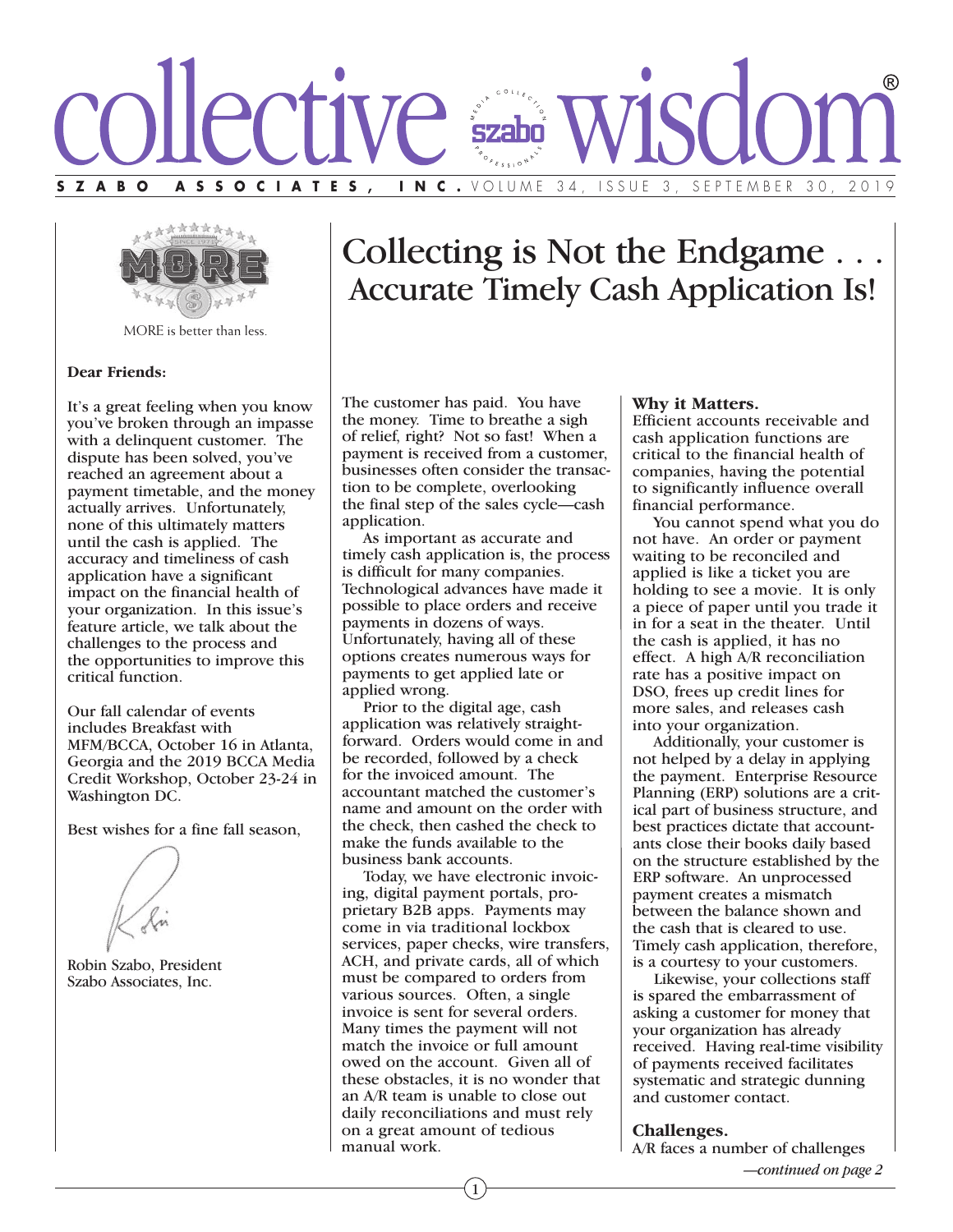## *Collecting —*

*—continued from page 1*

that need to be addressed in order to increase efficiency and to achieve the highest possible reconciliation rate.

 *Check float.* There is most certainly none among us who has not heard the typical procrastinator's response, "The check is in the mail." Even as more customers embrace electronic payments, many continue to prefer checks because of the time lag between the time the check is written and the time it takes for the money to transfer from their bank account to the recipient's bank account, known affectionately as "check float." Check float also includes "mail float," the time required for a check payment to travel from the customer to the recipient through the postal service. Media are understandably reluctant to ask, much less demand, that these customers up their payment game by paying electronically. Requiring this switch from the status quo would require customers to invest in internal upgrades, which media are loath to require given the competitive nature of advertising sales.

 *Lockboxes.* Offered by commercial banks and designed to ease the flow of business transactions, lockbox services have significant pros and cons.

 There are some clear advantages of using a lockbox service. By having your customers send or drop off payment directly to a convenient location easily accessible to the bank, the problem of check float can be significantly reduced. The bank checks the lockbox at least once a day, and bank staff directly deposit payments into the bank account, ensuring payments are deposited on the same day they are received.

 A lockbox service can give your organization significant savings in resources. Having one or more members of your staff prepare deposits, deliver them to the bank, and prepare reports is expensive, especially when they could be performing more profitable and interesting tasks. Additionally, the influx of

payments is not consistent, further reducing the efficiency of handling them in-house.

 Traditional lockbox services also have some noteworthy disadvantages. Even though you may enjoy some efficiency savings with their use, lockboxes can be costly. Banks typically earn a fixed setup and continuous monthly fee for each lockbox, along with a service/transaction fee for each payment processed. A high volume of checks equates to high lockbox service fees.

 There are security concerns associated with lockboxes. The bank may use an offshore business process outsourcing (BPO) service to manually process each payment, or it may use new, inexperienced personnel to perform the tedious task of keying in data. Either can be vulnerable to criminal intrusion, and the lockbox payment provides plenty of information for those intent on committing fraud with counterfeit checks. Additionally, manual processes are always subject to human error.

 By today's standards, traditional lockboxes are slow, although probably faster than you could process them manually yourself, but slow nonetheless given the electronic possibilities. Real-time availability of funds is not possible with traditional lockboxes.

 Your back office team will still probably need to match the customer information associated with the deposit to the information stored in your system. Also, traditional lockbox services do not directly integrate with other, newer methods of payment. As your organization moves away from physical checks to other faster, more efficient methods of payment, traditional lockbox services continue to decline in value.

 Electronic lockbox services replace the physical address of the traditional lockbox with a digital web address and replace paper checks with electronic payments. Designed to make it easy and quick for customers to make electronic payments, e-lockbox services allow you to offer customers a number of payment options, including ACH, eCheck and credit card. Advantages are many: elimination of check float, reduction in manual labor, elimination of fraud, easy payment

tracking, and easy integration with your system.

 While e-lockboxes may be comparable or even lower in cost to a bank's traditional service, they are not inexpensive. While companies offering this Softwareas-a-Service (SaaS) may try to reduce your transaction costs to make it a worthwhile investment, it still comes with a considerable price tag. Additionally, this is not a service that you will want to budget-buy; quality is essential to reduce risk and serve you—and your customers—well. Serving customers satisfactorily is critical, since you must ask them to abandon their paper checks in exchange for a billing portal.

 *Remittance formats.* While multiple payment forms continue to plague A/R, so do multiple remittance formats. When customers pay electronically, remittance data is usually decoupled from the payment. The remittance can come in one of several formats (.txt, .csv, BAI2, .pdf) and through one of several channels (email, web portals, fax).

 Formats such as EDI (Electronic Data Interchange) and BAI2 (Bank Administration Institute 2) offer some much-needed standardization. Ideally, a company receives remittance information coupled with a payment in a standardized template. Next best is a remittance that is decoupled from the payment, but submitted in a standardized format to a recipient with the technology to process it. The worst is remittance data that an analyst must download from email, web portal, or EDI and then manually key in. Even so, getting banks, businesses, thirdparty agencies, and payment platforms to recognize and embrace the benefits of standardized remittance is a tall order.

 *Matching.* One way or another, the payment and remittance data are now linked. Next comes the task of matching the payment with open invoices. Hopefully, the remittance information includes the invoice number, and the payment amount matches the open invoice amount. By reviewing at a line-item level, you should be able to identify deductions, discounts, and any inconsistencies for individual line-items.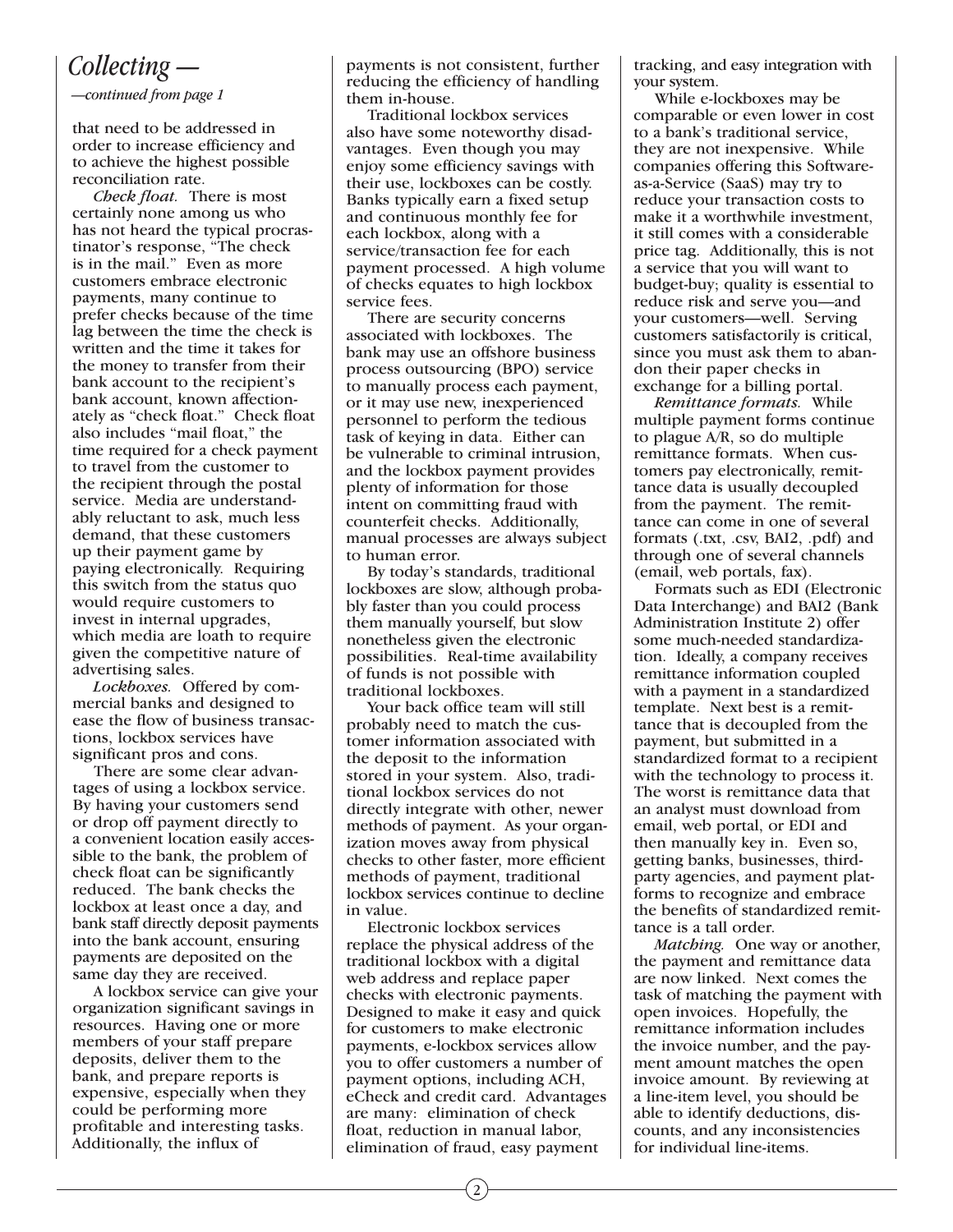Unfortunately, this is not the way matching is always done. Some analysts match the payment with the open invoice without paying attention to references in the remittance. Or, some may simply compare the open amount and the received amount at the customer/ account level. This method fails to identify any discrepancies that would be caught at the lineitem level.

 Perhaps the customer made a short payment, either because of a dispute or a discount. This situation can lead to time-consuming interdepartmental efforts to resolve the matter, leading some companies to simply write off the discount, eligible or not.

 *Posting.* The cash application process is complete only when the payments are posted to your ERP system. In a manual process, batch files are created and pushed into the system, then the status of the application appears in the ERP. If the status is "unprocessed," the file must be examined, fixed, and reposted.

### **House Repairs.**

Perhaps you are thinking, "If only I could find the right technology solution, then our cash application process would be perfect." Unfortunately, even the "right"

technology solution will go only so far if your current process is flawed.

 Bill Gates once said, "The first rule of any technology used in a business is that automation applied to an efficient operation will magnify the efficiency. The second is that automation applied to an inefficient operation will magnify the inefficiency."

 The first step in improving your cash application process is to take it apart, examine each task, and identify problems. Identify each task in your cash application process. What are the obstacles and/or time involved with regard to performing the task?

 For example, perhaps your organization receives payments and remittance data through a bank lockbox. How many hours does it take your staff to prepare the file for the lockbox program? To resolve errors after the initial processing? To read paper remittance images from the file? To check remittance data to identify the right invoice? To post the payment?

 Once you have these numbers, look at the final result. What is your cash application resolution rate? Do you have an excess of unapplied cash? Too many write-offs for deductions?

 Next is an exploration of solutions. Are you analyzing payments

3



Looks like Sales needs a refresher on the importance of speedy cash application, Boss. He "applied" his new customer's commission to a new Harley and we haven't even invoiced the account yet.

on a line-item basis to identify discrepancies? Are payments applied on-account or on-invoice? Standardized internal codes for the various types of deductions can help avoid confusion, as will clear communication with customers about the discounts for which they are eligible. Have you established these codes and communications?

### **Technology Solutions.**

Perhaps your organization has already realized significant benefits through automation. On the other hand, you may determine that your cash application process might benefit from a new technology investment. There are many considerations and questions to ask yourself, the first and foremost being, What are we hoping to achieve? What benefit in time and money would automating this task bring to us?

 The next question might be, What is the investment? Do we want an on-premise solution or Software-as-a-Service (SaaS)? What are the initial costs incurred by each? What are the recurring annual expenditures, such as software maintenance and depreciation, or subscription charges (for SaaS)? Personnel investment is another cost. What resources will we need to allocate short-term and long-term? Will there be ongoing management associated with the solution that are not necessary now?

 The end question is, of course, How will automation affect our net profit? What is the net of costs and savings over five years? It may be that the solution you thought would be ideal is simply too expensive. You may conclude that investment in hardware and software for an on-premise solution is too costly both initially and over time, and that a Software-as-a-Service solution is more palatable. Perhaps your bank, along with its FinTech (financial technology) partners, offers a solution that is adequate for your needs at an acceptable price.

 Some banks and FinTech companies are now offering integrated receivables solutions that allow organizations to automatically deal with a variety of paper and electronic payment types, assist with